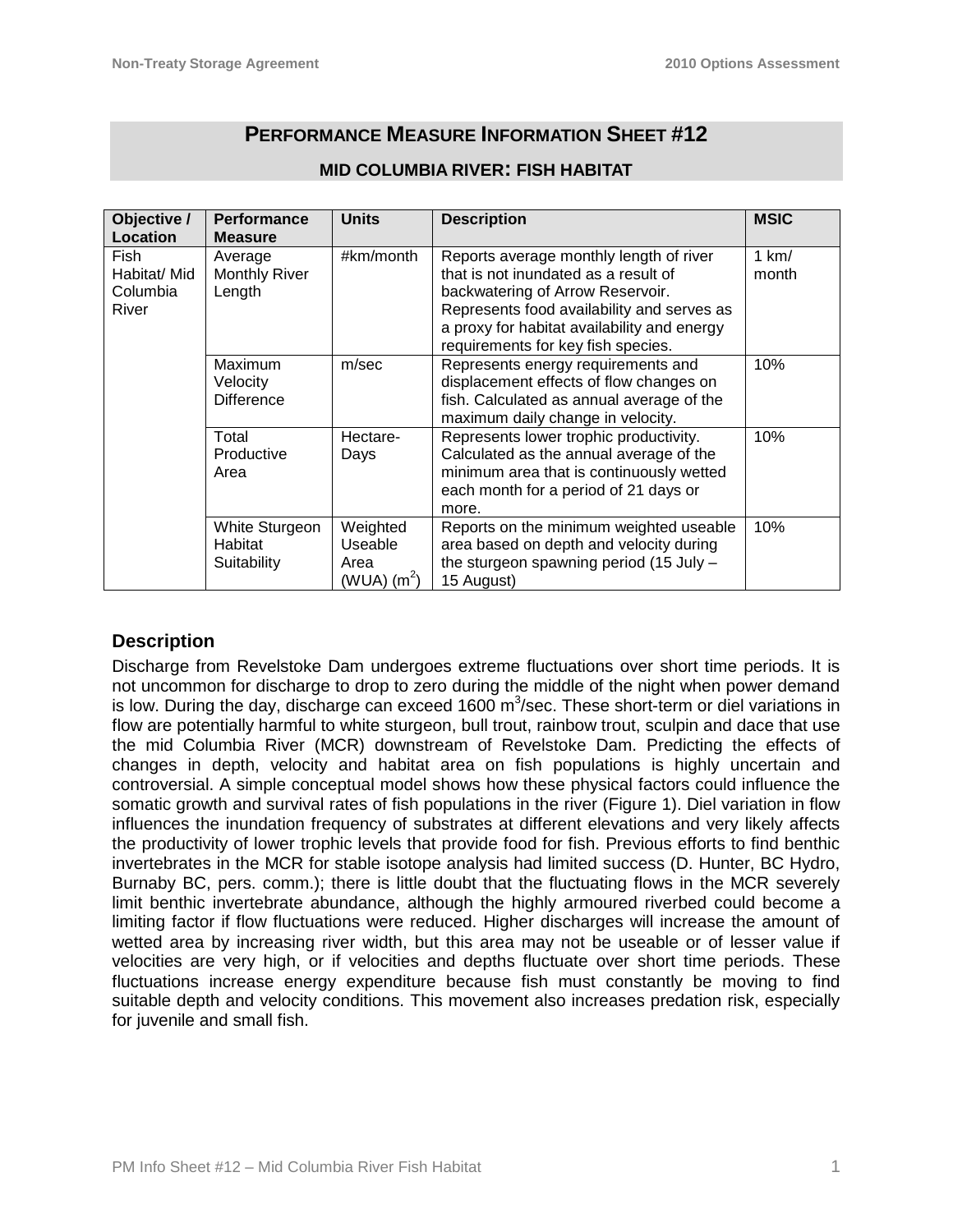

#### **Figure 1. Conceptual Model of the Potential Relationships between Physical Factors affected by Discharge from Revelstoke Dam and Important Processes affecting Fish Populations in the MCR**

Four performance metrics were developed to account for the dynamics of these hypotheses. Functional river length is computed as a measure of the average annual minimum length of large river habitat that is functional downstream of Revelstoke Dam. The average maximum daily velocity difference over the month is computed as a measure of potential energy expenditure and predation risk. The amount of productive habitat, defined as the area of substrate that is continuously submerged for more than 21 days, is computed as an index of the response of lower trophic levels (algae and benthic invertebrates) to flow variation. In addition, an index of sturgeon spawning habitat suitability was computed, as sturgeon are known to spawn near the confluence of the Jordan River in the MCR.

### **Calculations**

The computation of MCR fish habitat performance measures in the Revelstoke Reach of Arrow Reservoir is based on results from the HEC-RAS 1-dimensional (1D) backwater hydraulic model. HEC-RAS is the official software released by the U.S. Army Corps of Engineers to perform both steady- and unsteady-state flow analyses in a river system. Such 1D hydraulic models are commonly used to predict the effects of discharge on wetted width, depth and average velocity at individual cross sections. The relationships between discharge and width, depth and velocity at particular cross-sections are referred to as hydraulic geometry. The effects of backwatering are considered in the HEC-RAS model, which is important as Arrow Reservoir water surface elevations have a large influence on width, depth, and velocity in the MCR.

The HEC-RAS model was run under a large range of discharges and downstream boundary conditions (Arrow Reservoir elevations) to generate a series of lookup-tables for water elevation, wetted width and average cross-sectional velocity. Flow scenarios consist of a series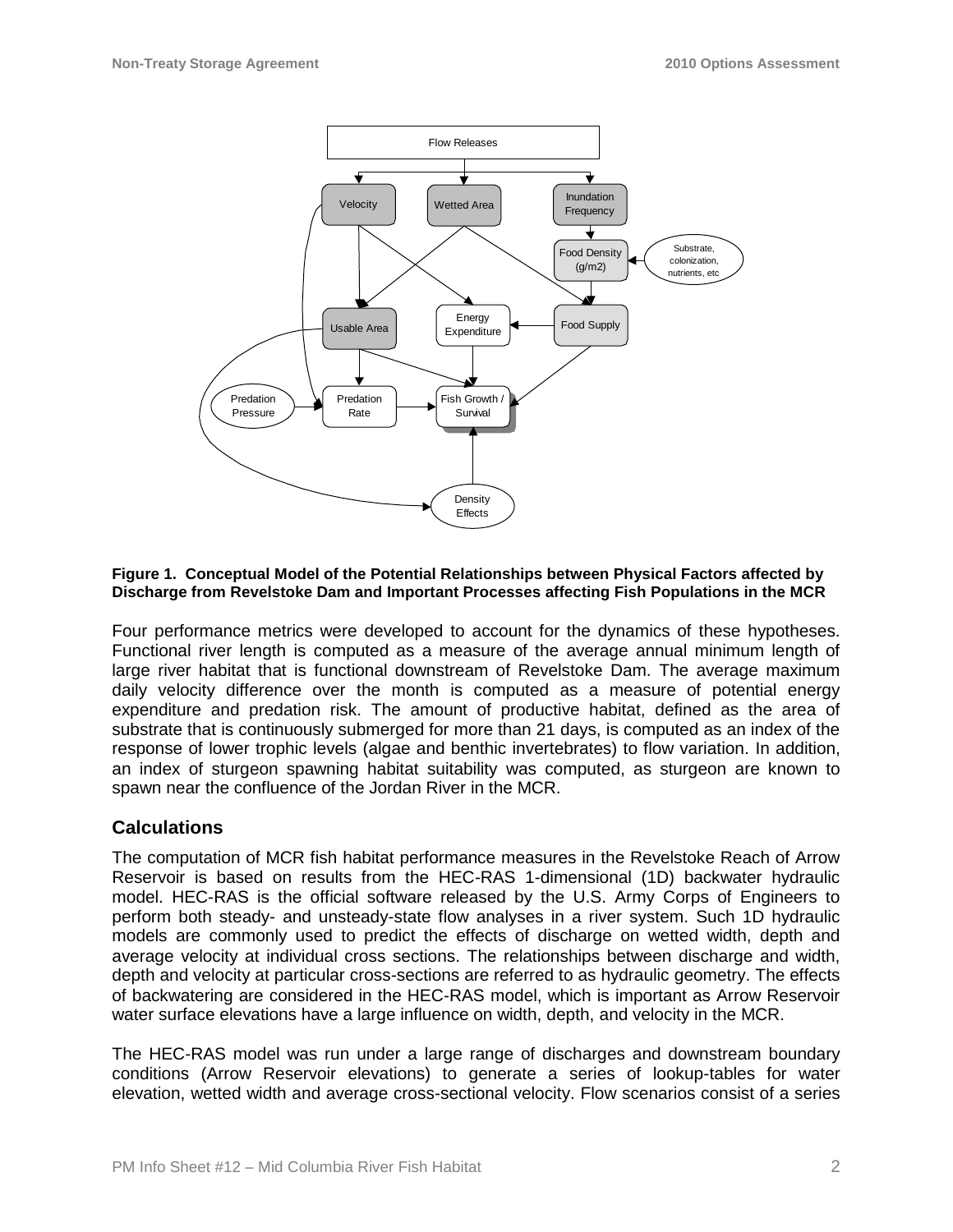of hourly predictions of discharge from the BC Hydro GOM model and corresponding local inflows and reservoir elevations for each day. The flow and elevation data from these scenarios are used to find the appropriate water surface, width, and velocity estimates in the lookup tables for all cross-sections for each time step. These values are then used to compute the maximum daily velocity difference and the amount of productive and total wetted area.

Predictions of discharge at each cross-section for each time period form the basis of the computations. Discharges at each cross-section are assumed to be the same for a given 2-hour time step, except for the local inflows that are added at particular locations downstream of the dam. That is, the flow throughout the MCR varies spatially due to local inflows, but not temporally. In reality, even in the absence of local inflows, the discharge at an upstream crosssection at a particular time will be different than the discharge at a downstream location at that same time if releases from the dam are not constant. This temporal variation in discharge among cross-sections (unsteady flow) is controlled by the travel time of the discharge wave and the extent to which the wave gets attenuated.

The HEC-RAS model was developed from 245 cross-sections of the mid Columbia River from Revelstoke Dam to below the confluence of the Akolkolex River (about 37 km). The model was run under all combinations of 20 reservoir elevations ranging from 422-441 m.s.l. and 29 discharges ranging from 1-2832 m<sup>3</sup>/sec. For each of these 580 runs, the predicted water surface elevation, wetted width and average velocity was saved for each of the 245 cross-sections. Lookup tables for each of these parameters consisted of 245 columns for the cross-sections and 580 rows for all the combinations of discharge and reservoir elevation.

Discharge at a cross-section is computed by,

$$
Q_{cx} = Q_{\text{Re}\nu} + Q_{\text{Leak}} + Q_{\text{local}} * \text{Drain}_{cx} \tag{1}
$$

where,  $Q_{cx}$  is the discharge at cross-section 'CX',  $Q_{Rev}$  is the total discharge released from Revelstoke Dam,  $Q_{\text{leak}}$  is the assumed leakage from all components of the dam (assumed to be constant 300 ft<sup>3</sup>/sec or 8 m<sup>3</sup>/sec, L. Hildebrand, Golder and Associates, Castlegar, BC, pers. comm.),  $Q_{local}$  is the total local inflow to Arrow Reservoir, and Drain<sub>cx</sub> is the cumulative proportion of the local Arrow Reservoir watershed draining into cross-section 'CX'.

Historical inflows show strong seasonality, which is driven by snowmelt. Local inflows used in the scenario analysis correspond to inflows estimated for the 1964/65 to 1973/74 water years.

The computations for the three fish habitat performance measures for the MCR are described below.

### **Average Monthly Maximum Daily Velocity Difference**

- Discharge for each cross-section every 2 hours for each day is computed from Eqn. 1.
- Based on the 2-hour discharge estimates and hydraulic geometry generated from the HEC-RAS model, the maximum and minimum average cross-sectional velocities are computed for each day and cross-section;
- The difference between maximum and minimum velocities at each cross-section are computed for each day and averaged over the month;
- A weighted average across all cross-sections that make up the riverine portion of the modeled area is used to compute the river-wide average maximum velocity difference for each month. The weighting is based on the length of river each cross-section represents;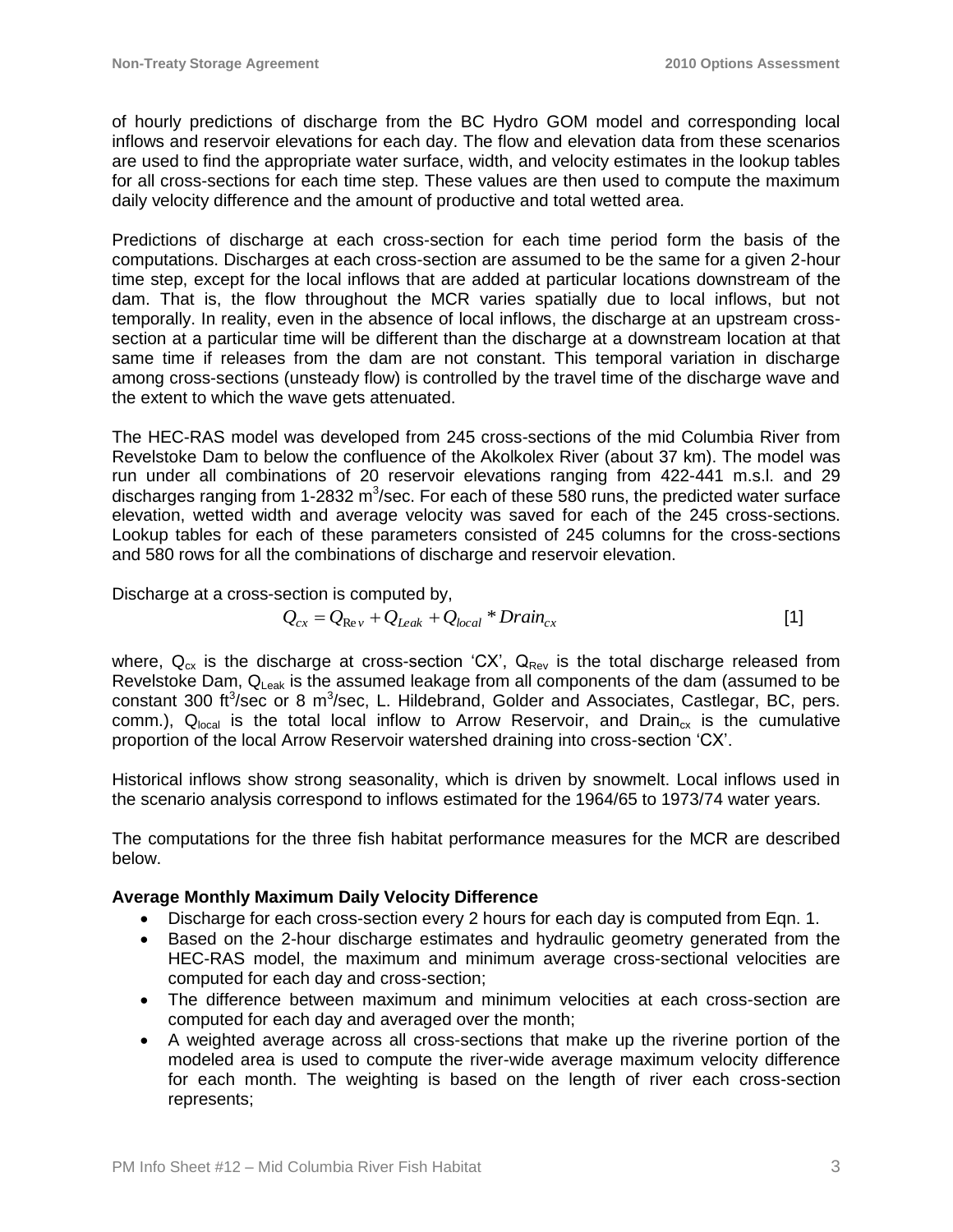• If multiple years of hydrology are used in the analysis, monthly values are averaged across years. The standard deviation of the performance measure for any month is computed from the variability across years.

### **Productive Habitat Area**

- The amount of area at 0.25m elevation increments for each cross-section is computed;
- The minimum daily discharge for each day over the month is used to determine which of the 0.25m elevation 'slices' for each cross-section are wet;
- An elevation slice is considered productive when it has been continuously wetted for 21 days or more. The number of productive days for each slice-cross-section combination over each month is computed. An estimate of 21 days was used as the minimum time required for a significant benthic community to develop following inundation;
- The monthly productive area for each slice-cross section combination is the product of the number of productive days times the area that the slice represents. The sum of these products across all cross-sections that are riverine in nature (average daily velocity >=0.2 m/sec) is used to compute the productive area statistic, which is in units of Hectare-Days.

### **Functional River Length**

- The average cross-sectional velocity for each day at each cross-section given flow and reservoir elevations is computed.
- The distance between each cross-section is considered to be functional river if the average velocity exceeds a minimum criterion of 0.2 m/sec.
- The sum of those functional lengths is the functional length of river for each day.
- The average functional length over each month is then computed from the daily values.

### **Sturgeon Spawning Habitat**

A small subset of these cross-sections (5) was used to model the hydraulic geometry in the area that is used for spawning by white sturgeon. This smaller model area extends 300 m upstream and downstream of the confluence with the Jordan River. Predictions of velocity for a given discharge were used to compute spawning habitat suitability based on published sturgeon spawning habitat suitability relationships (Parsley et al. 2000, Parsley and Beckman 1994). Water surface profiles computed by HEC-RAS for each NTSA scenario on a bi-hourly time step for the 10-year record (1964-1973) were used to predict depth and velocity at individual vertical cells (20 per cross-section averaging 10-12 m in width) for each modeled cross-section. Predictions of velocity for each cell were translated into suitability values ranging from 0 to 1. Weighted-useable-area (WUA) for each time step was computed as the sum of the product of the cross-sectional area for each cell (Ai) and its suitability value for velocity. Time-specific results were summarized by computing the percentage of time WUA was above 200  $m<sup>2</sup>$  when summed across cross-sections over the spawning and rearing period (July 15-August15).

### **Results**

### **Average Monthly Maximum Daily Velocity Difference**

There is very little difference among the NTS scenarios for the maximum daily velocity difference measure (Figure 2, Table 1). The exception to this is Scenario D, which on average performs worse during the months of September and October (i.e., a greater daily velocity difference).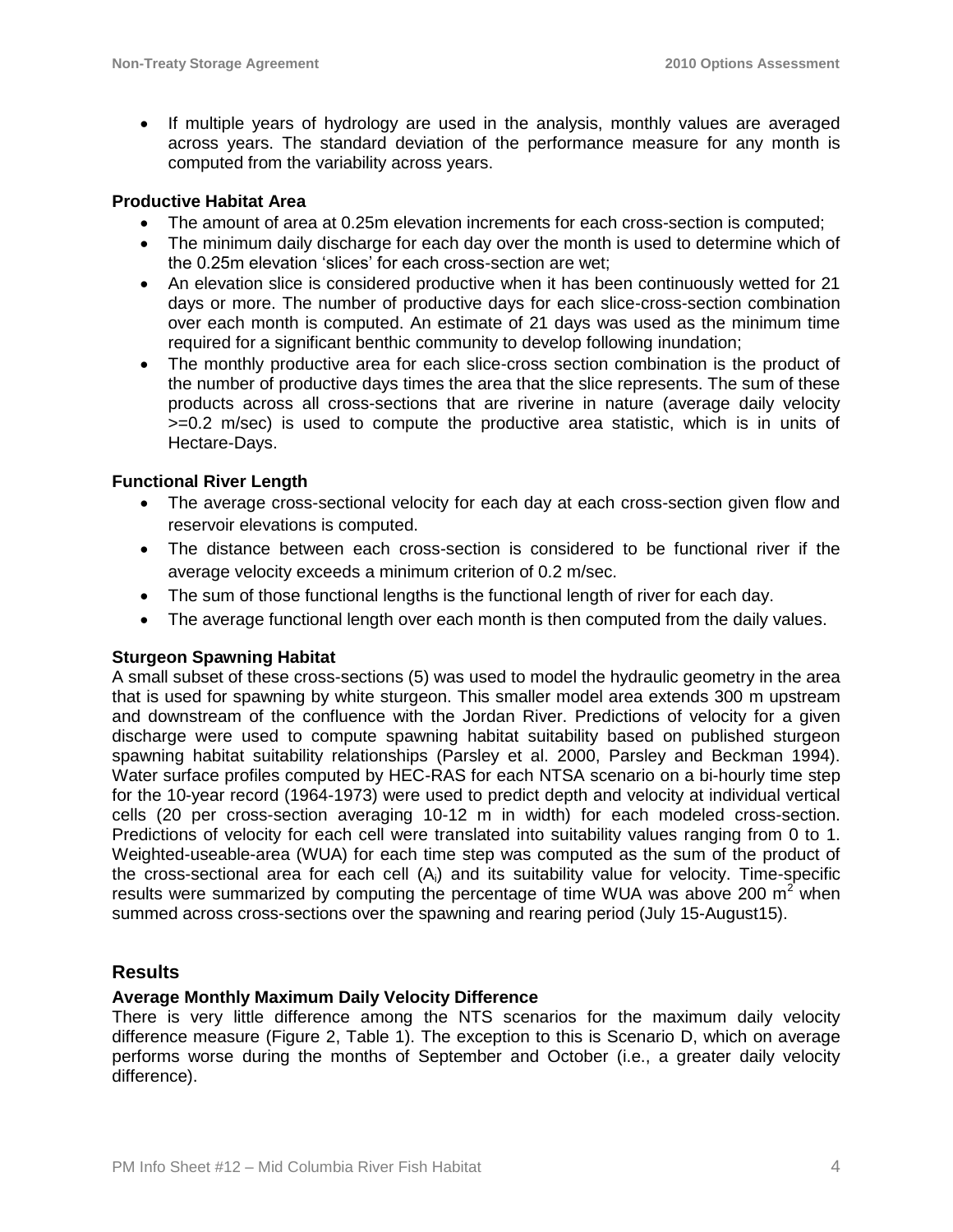

**Daily Velocity Variation** 

**Figure 2. The Average of the Maximum Difference in Velocity over a day in the Revelstoke Reach by Month between 1964 and 1973 across the Four NTSA Scenarios.** Error bars show the minimum and maximum values over the 10 simulation years. Red-shaded results carried forward into Consequence Table.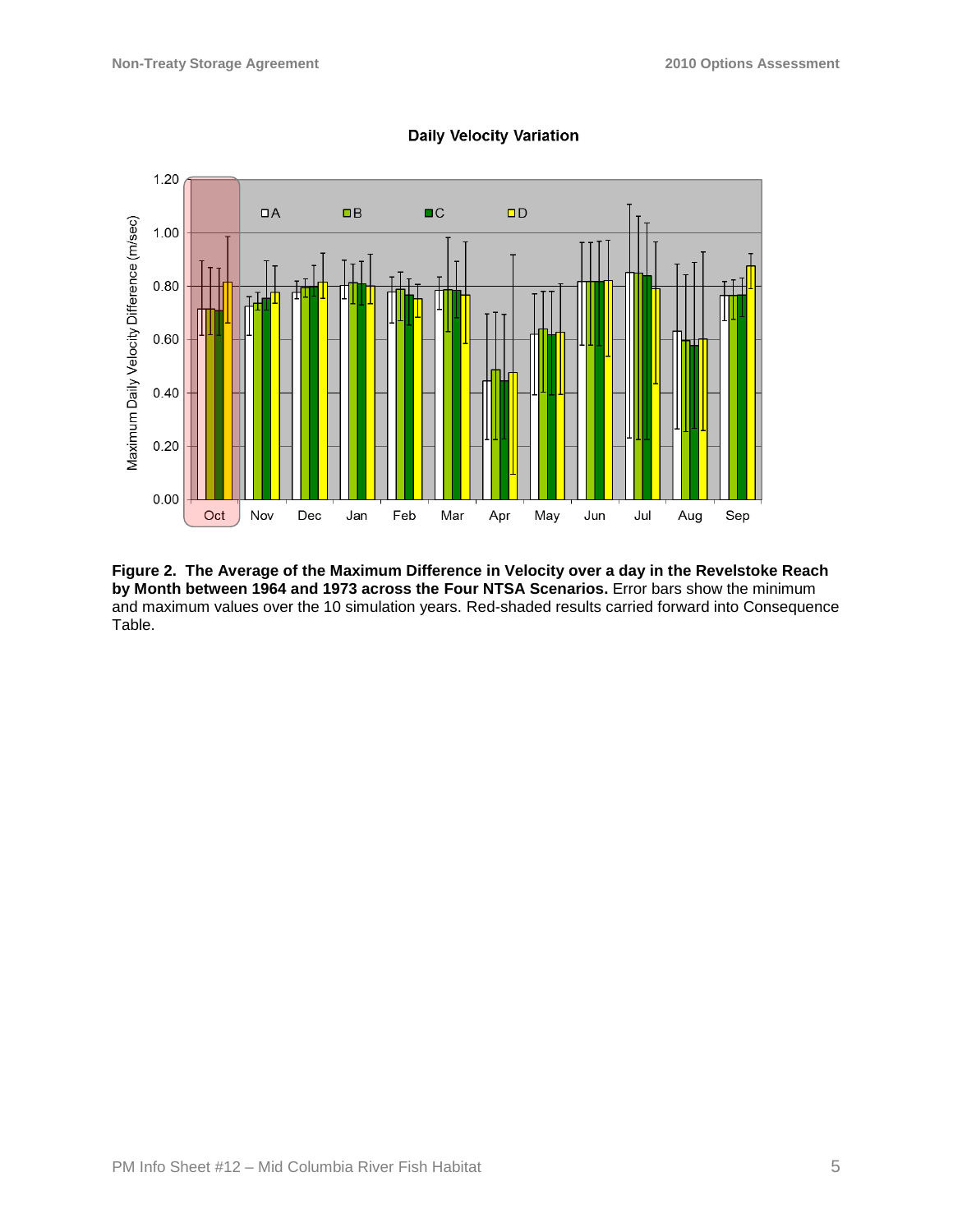|                 | Oct  | Nov  | <b>Dec</b> | Jan  | Feb  | Mar  | Apr  | May  | Jun  | Jul  | Aug  | Sep  |
|-----------------|------|------|------------|------|------|------|------|------|------|------|------|------|
| Average         |      |      |            |      |      |      |      |      |      |      |      |      |
| Α               | 0.71 | 0.72 | 0.78       | 0.80 | 0.78 | 0.79 | 0.45 | 0.62 | 0.82 | 0.85 | 0.63 | 0.76 |
| B               | 0.72 | 0.74 | 0.79       | 0.81 | 0.79 | 0.79 | 0.49 | 0.64 | 0.82 | 0.85 | 0.59 | 0.76 |
| $\mathsf{C}$    | 0.71 | 0.75 | 0.80       | 0.81 | 0.77 | 0.78 | 0.45 | 0.62 | 0.82 | 0.84 | 0.58 | 0.77 |
| D               | 0.82 | 0.78 | 0.82       | 0.80 | 0.75 | 0.77 | 0.48 | 0.63 | 0.82 | 0.79 | 0.60 | 0.88 |
|                 |      |      |            |      |      |      |      |      |      |      |      |      |
| Median          |      |      |            |      |      |      |      |      |      |      |      |      |
| Α               | 0.66 | 0.73 | 0.77       | 0.80 | 0.78 | 0.79 | 0.40 | 0.61 | 0.87 | 0.92 | 0.66 | 0.78 |
| В               | 0.67 | 0.73 | 0.79       | 0.81 | 0.80 | 0.78 | 0.46 | 0.64 | 0.90 | 0.88 | 0.60 | 0.78 |
| C               | 0.67 | 0.73 | 0.79       | 0.80 | 0.77 | 0.79 | 0.40 | 0.61 | 0.87 | 0.92 | 0.56 | 0.78 |
| D               | 0.82 | 0.77 | 0.81       | 0.79 | 0.75 | 0.77 | 0.46 | 0.63 | 0.89 | 0.86 | 0.57 | 0.89 |
|                 |      |      |            |      |      |      |      |      |      |      |      |      |
| <b>Minimum</b>  |      |      |            |      |      |      |      |      |      |      |      |      |
| Α               | 0.62 | 0.61 | 0.75       | 0.75 | 0.66 | 0.71 | 0.23 | 0.39 | 0.58 | 0.23 | 0.27 | 0.67 |
| В               | 0.62 | 0.71 | 0.76       | 0.73 | 0.67 | 0.63 | 0.22 | 0.40 | 0.58 | 0.22 | 0.26 | 0.68 |
| C               | 0.62 | 0.71 | 0.76       | 0.73 | 0.65 | 0.68 | 0.23 | 0.39 | 0.58 | 0.22 | 0.27 | 0.69 |
| D               | 0.66 | 0.74 | 0.75       | 0.73 | 0.68 | 0.59 | 0.09 | 0.39 | 0.54 | 0.43 | 0.26 | 0.79 |
|                 |      |      |            |      |      |      |      |      |      |      |      |      |
| <b>Maximum</b>  |      |      |            |      |      |      |      |      |      |      |      |      |
| Α               | 0.89 | 0.76 | 0.82       | 0.90 | 0.84 | 0.83 | 0.70 | 0.77 | 0.96 | 1.11 | 0.88 | 0.82 |
| B               | 0.87 | 0.78 | 0.83       | 0.88 | 0.85 | 0.98 | 0.70 | 0.78 | 0.96 | 1.06 | 0.84 | 0.82 |
| $\overline{C}$  | 0.87 | 0.90 | 0.88       | 0.89 | 0.83 | 0.89 | 0.69 | 0.78 | 0.97 | 1.04 | 0.89 | 0.83 |
| D               | 0.99 | 0.88 | 0.92       | 0.92 | 0.81 | 0.97 | 0.92 | 0.81 | 0.97 | 0.97 | 0.93 | 0.92 |
|                 |      |      |            |      |      |      |      |      |      |      |      |      |
| 10th Percentile |      |      |            |      |      |      |      |      |      |      |      |      |
| A               | 0.62 | 0.62 | 0.75       | 0.75 | 0.67 | 0.72 | 0.23 | 0.41 | 0.58 | 0.28 | 0.28 | 0.67 |
| В               | 0.62 | 0.71 | 0.76       | 0.74 | 0.68 | 0.64 | 0.23 | 0.42 | 0.59 | 0.28 | 0.27 | 0.68 |
| $\mathsf C$     | 0.62 | 0.71 | 0.76       | 0.73 | 0.66 | 0.69 | 0.24 | 0.41 | 0.58 | 0.27 | 0.28 | 0.69 |
| D               | 0.66 | 0.74 | 0.76       | 0.74 | 0.69 | 0.59 | 0.11 | 0.41 | 0.55 | 0.44 | 0.28 | 0.79 |
|                 |      |      |            |      |      |      |      |      |      |      |      |      |
| 90th Percentile |      |      |            |      |      |      |      |      |      |      |      |      |
| Α               | 0.89 | 0.76 | 0.82       | 0.89 | 0.83 | 0.83 | 0.69 | 0.77 | 0.96 | 1.10 | 0.88 | 0.81 |
| В               | 0.87 | 0.77 | 0.83       | 0.88 | 0.85 | 0.97 | 0.70 | 0.78 | 0.96 | 1.06 | 0.84 | 0.82 |
| $\mathsf C$     | 0.86 | 0.89 | 0.87       | 0.89 | 0.83 | 0.89 | 0.69 | 0.78 | 0.97 | 1.03 | 0.88 | 0.83 |
| D               | 0.98 | 0.87 | 0.92       | 0.91 | 0.81 | 0.95 | 0.90 | 0.80 | 0.97 | 0.96 | 0.92 | 0.92 |

#### **Table 1. Statistics on the Maximum Difference in Velocity over the Day in Revelstoke Reach across Four NTSA Scenarios by month**

### **Productive Habitat Area**

All of the "with NTS" scenarios perform similarly for the productive area measure (Figure 3, Table 2). However, Scenario D performs on average worse during the months of August through October, and better during the months of March and July.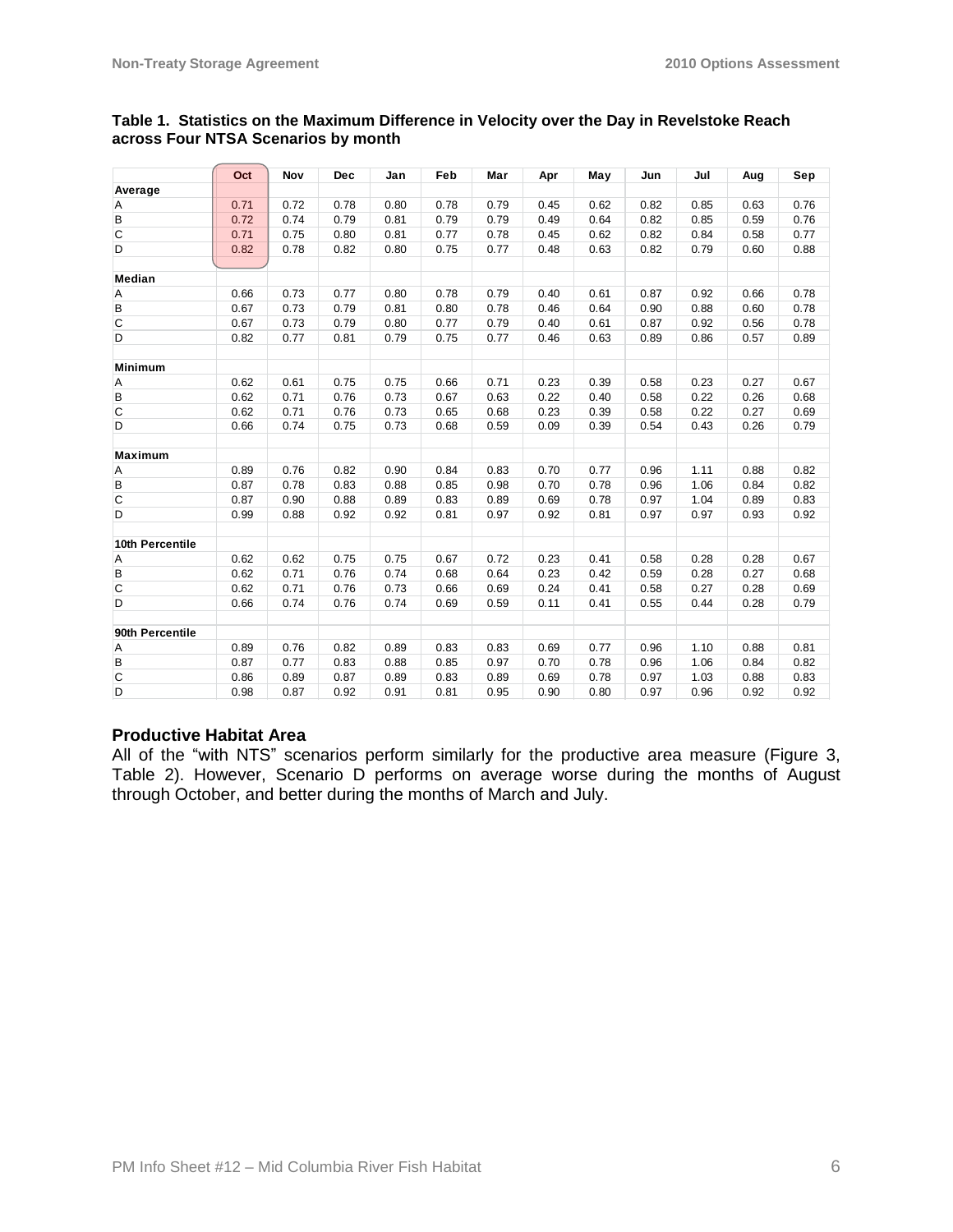

#### **Productive Area**

**Figure 3. The Average of the Productive Area in the Revelstoke Reach by Month between 1964 and 1973 across the Four NTSA Scenarios.** Error bars show the minimum and maximum values over the 10 simulation years. Red-shaded results carried forward into Consequence Table

#### **Table 2. Statistics on the Productive Area (Ha-days) in the Revelstoke Reach across Four NTSA Scenarios by Month**

|                 | Oct    | Nov    | <b>Dec</b> | Jan    | Feb    | Mar    | Apr    | May    | Jun    | Jul    | Aug    | Sep    |
|-----------------|--------|--------|------------|--------|--------|--------|--------|--------|--------|--------|--------|--------|
| Average         |        |        |            |        |        |        |        |        |        |        |        |        |
| Α               | 26,912 | 29,926 | 43,282     | 48,415 | 31,690 | 25,240 | 19,044 | 18,071 | 12.469 | 18,475 | 40,347 | 32,981 |
| B               | 27,050 | 30.015 | 42.910     | 45.858 | 30,430 | 25,589 | 18,567 | 18,273 | 13,455 | 19,552 | 42.957 | 34,457 |
| C               | 26,465 | 29,301 | 42,891     | 48,199 | 32,128 | 25,300 | 18,838 | 18,162 | 12,479 | 18,858 | 42,387 | 33,984 |
| D               | 22,949 | 32,334 | 41,882     | 45,625 | 33,057 | 29,925 | 17,055 | 18,542 | 13,594 | 23,091 | 36,451 | 23,510 |
|                 |        |        |            |        |        |        |        |        |        |        |        |        |
| Median          |        |        |            |        |        |        |        |        |        |        |        |        |
| Α               | 26,867 | 28,443 | 45,141     | 48,580 | 32,098 | 25,988 | 19,906 | 16,744 | 10,718 | 16,945 | 42,771 | 33,426 |
| B               | 26.997 | 30,003 | 45,458     | 45,293 | 30,548 | 26,387 | 19,392 | 16.496 | 11,283 | 20.200 | 45,095 | 34,099 |
| C               | 27,153 | 30,453 | 45,458     | 49,493 | 32,674 | 26,554 | 20,033 | 16,726 | 10,716 | 16,507 | 46,013 | 34,276 |
| D               | 22,987 | 35,202 | 45,702     | 43,755 | 34,198 | 30,275 | 14,471 | 17,325 | 11,593 | 23,684 | 39,572 | 24,743 |
| <b>Minimum</b>  |        |        |            |        |        |        |        |        |        |        |        |        |
| A               | 20,836 | 20,787 | 28,238     | 38,410 | 19.673 | 8,028  | 5,491  | 9,994  | 8,304  | 13,139 | 15,567 | 23,458 |
| B               | 22,190 | 20,293 | 24,248     | 31,904 | 19,099 | 11.241 | 5,993  | 11,889 | 8,300  | 12,061 | 19,342 | 24,430 |
| $\overline{C}$  | 21,514 | 21,234 | 31,428     | 34,712 | 19,139 | 8.055  | 5,440  | 10,136 | 8,297  | 12,636 | 16,017 | 23,999 |
| D               | 16.997 | 20,096 | 20,352     | 39,002 | 16.967 | 11,928 | 9,725  | 10.081 | 8,425  | 15,363 | 13,693 | 13,468 |
|                 |        |        |            |        |        |        |        |        |        |        |        |        |
| <b>Maximum</b>  |        |        |            |        |        |        |        |        |        |        |        |        |
| Α               | 37.098 | 52.300 | 54.767     | 58.467 | 40.934 | 31.137 | 27.093 | 28.660 | 20.512 | 33.849 | 58,319 | 37.322 |
| B               | 34,259 | 43,541 | 51,985     | 57,505 | 39,238 | 31,135 | 26,710 | 28,667 | 20,452 | 33,386 | 57,949 | 44,508 |
| $\mathsf{C}$    | 29,908 | 35,797 | 49,063     | 57,019 | 39,549 | 31,246 | 27,124 | 28,741 | 20,436 | 33,395 | 57,784 | 41,325 |
| D               | 32,308 | 42,140 | 49,352     | 53,690 | 45.450 | 43,137 | 32,116 | 29,101 | 22,104 | 35,442 | 44,410 | 29,493 |
| 10th Percentile |        |        |            |        |        |        |        |        |        |        |        |        |
| Α               | 20.851 | 21,202 | 28,720     | 38,435 | 20.363 | 9.596  | 6,338  | 10,360 | 8,333  | 13,142 | 16,654 | 24,162 |
| B               | 22,307 | 20,700 | 25,388     | 32,541 | 19,829 | 12,484 | 6,758  | 12,064 | 8,329  | 12,144 | 20,095 | 25,011 |
| $\mathsf{C}$    | 21,719 | 21,296 | 31,734     | 35,126 | 19,974 | 9.674  | 6,297  | 10.490 | 8,327  | 12,770 | 17,071 | 24,625 |
| D               | 17,021 | 20,115 | 21,073     | 39,206 | 17,701 | 12,542 | 9,888  | 10,399 | 8,500  | 15,378 | 15,312 | 14,066 |
| 90th Percentile |        |        |            |        |        |        |        |        |        |        |        |        |
| Α               | 36.773 | 50,376 | 54,275     | 58.256 | 40,506 | 31.110 | 26,965 | 28.228 | 20,397 | 32.709 | 57,313 | 37,278 |
| B               | 33,846 | 42,627 | 51,698     | 57,066 | 39,149 | 31,111 | 26,434 | 28,359 | 20,426 | 32,457 | 57,765 | 43,994 |
| $\overline{C}$  | 29,882 | 35,666 | 48,993     | 57,017 | 39,422 | 31,238 | 26,828 | 28,348 | 20,348 | 32,367 | 57,234 | 41,101 |
| D               | 31,684 | 41,972 | 49,347     | 53,614 | 45,069 | 42,922 | 31,679 | 28,863 | 21,956 | 34,596 | 44,287 | 29,166 |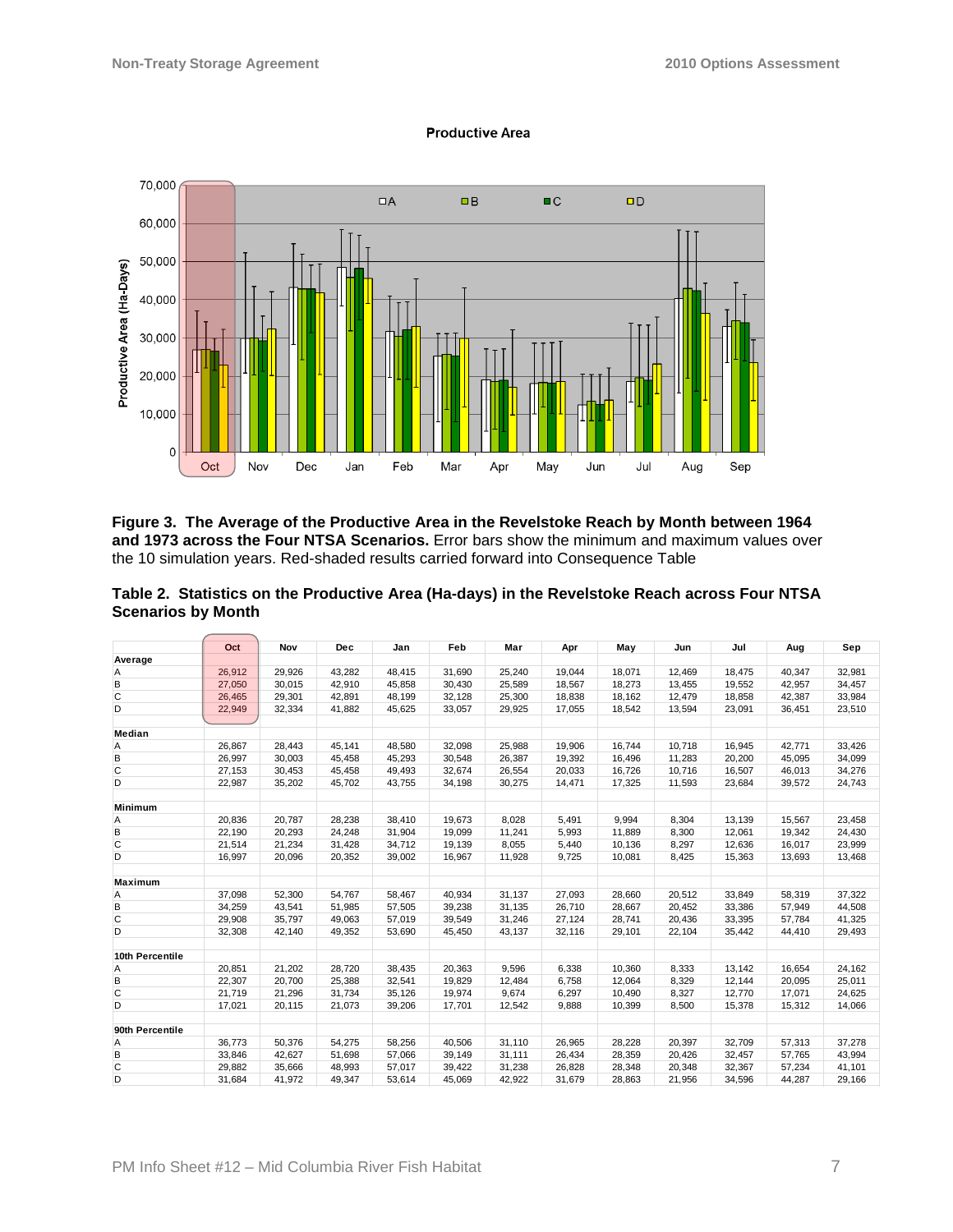### **Functional River Length**

The functional river length measure showed poorer performance under Scenario D from August to January-February due to elevated reservoir elevation (Figure 4, Table 3).



**Figure 4. The Average Monthly Length of Large River Habitat in the Revelstoke Reach by Month between 1964 and 1973 across the Four NTSA Scenarios.** Error bars show the minimum and maximum values over the 10 simulation years. Red-shaded results carried forward into Consequence Table

|                 | Oct   | Nov   | Dec   | Jan   | Feb   | Mar   | Apr   | May   | Jun   | Jul   | Aug   |
|-----------------|-------|-------|-------|-------|-------|-------|-------|-------|-------|-------|-------|
| Average         |       |       |       |       |       |       |       |       |       |       |       |
| Α               | 24.88 | 24.51 | 28.60 | 34.61 | 34.12 | 33.64 | 29.78 | 27.53 | 19.93 | 15.78 | 23.09 |
| B               | 24.09 | 23.76 | 27.97 | 34.01 | 34.10 | 33.75 | 29.26 | 27.30 | 20.33 | 16.30 | 23.16 |
| $\mathsf{C}$    | 24.10 | 23.35 | 27.47 | 33.79 | 33.72 | 33.51 | 29.70 | 27.59 | 19.98 | 15.90 | 22.79 |
| D               | 16.60 | 19.81 | 22.97 | 26.70 | 29.29 | 31.75 | 25.60 | 25.87 | 20.23 | 17.21 | 18.10 |
|                 |       |       |       |       |       |       |       |       |       |       |       |
| Median          |       |       |       |       |       |       |       |       |       |       |       |
| Α               | 24.43 | 24.93 | 29.60 | 36.35 | 37.08 | 37.32 | 32.82 | 27.93 | 18.05 | 15.58 | 24.58 |
| B               | 23.84 | 23.25 | 28.22 | 36.53 | 37.27 | 37.32 | 31.23 | 26.95 | 17.94 | 15.70 | 24.60 |
| C               | 23.56 | 23.61 | 27.96 | 36.01 | 37.07 | 37.31 | 32.37 | 27.93 | 18.05 | 15.24 | 23.69 |
| D               | 16.66 | 19.96 | 24.48 | 27.54 | 31.50 | 35.34 | 24.56 | 25.62 | 18.84 | 16.73 | 19.04 |
|                 |       |       |       |       |       |       |       |       |       |       |       |
| <b>Minimum</b>  |       |       |       |       |       |       |       |       |       |       |       |
| Α               | 17.88 | 18.35 | 20.37 | 29.44 | 23.51 | 11.62 | 9.37  | 12.64 | 12.33 | 12.36 | 13.27 |
| В               | 20.64 | 20.80 | 18.96 | 27.17 | 23.83 | 13.43 | 9.34  | 13.06 | 15.04 | 13.43 | 14.57 |
| C               | 18.67 | 18.86 | 19.97 | 28.00 | 23.21 | 11.51 | 9.33  | 12.66 | 12.35 | 12.28 | 13.36 |
| D               | 13.91 | 14.91 | 15.86 | 20.49 | 19.50 | 13.18 | 11.73 | 12.01 | 12.45 | 12.39 | 11.51 |
|                 |       |       |       |       |       |       |       |       |       |       |       |
| Maximum         |       |       |       |       |       |       |       |       |       |       |       |
| Α               | 32.14 | 29.75 | 33.77 | 37.37 | 37.37 | 37.37 | 37.27 | 34.66 | 27.91 | 21.39 | 27.36 |
| B               | 30.71 | 27.62 | 34.19 | 37.37 | 37.37 | 37.37 | 37.27 | 34.67 | 29.56 | 21.33 | 26.57 |
| C               | 28.36 | 26.93 | 32.43 | 37.36 | 37.35 | 37.37 | 37.25 | 34.72 | 28.43 | 21.33 | 28.55 |
| D               | 19.12 | 22.35 | 27.99 | 32.72 | 35.07 | 37.37 | 37.01 | 34.66 | 29.73 | 24.00 | 19.86 |
| 10th Percentile |       |       |       |       |       |       |       |       |       |       |       |
| Α               | 18.29 | 18.50 | 20.47 | 29.48 | 23.72 | 13.42 | 11.00 | 13.76 | 12.70 | 12.46 | 13.84 |
| В               | 20.73 | 20.87 | 19.21 | 27.32 | 23.86 | 15.05 | 10.94 | 14.14 | 15.14 | 13.44 | 15.13 |
| C               | 18.95 | 19.06 | 20.14 | 28.02 | 23.29 | 13.33 | 10.97 | 13.78 | 12.72 | 12.40 | 13.96 |
| D               | 14.04 | 15.22 | 15.91 | 20.58 | 19.68 | 14.33 | 12.69 | 13.11 | 12.75 | 12.62 | 12.01 |
|                 |       |       |       |       |       |       |       |       |       |       |       |
| 90th Percentile |       |       |       |       |       |       |       |       |       |       |       |
| Α               | 31.85 | 29.49 | 33.75 | 37.37 | 37.37 | 37.37 | 37.23 | 34.65 | 27.89 | 21.05 | 27.31 |
| В               | 30.45 | 27.47 | 34.12 | 37.37 | 37.36 | 37.37 | 37.26 | 34.66 | 29.37 | 21.17 | 26.49 |
| C               | 28.25 | 26.82 | 32.42 | 37.35 | 37.35 | 37.37 | 37.21 | 34.71 | 28.35 | 21.00 | 28.27 |
| D               | 19.07 | 22.34 | 27.71 | 32.38 | 35.07 | 37.34 | 36.92 | 34.37 | 29.63 | 23.52 | 19.86 |

**Table 3. Statistics on the Length of Functional River (Km) in the Revelstoke Reach of Arrow Reservoir across Four NTSA Scenarios by Month**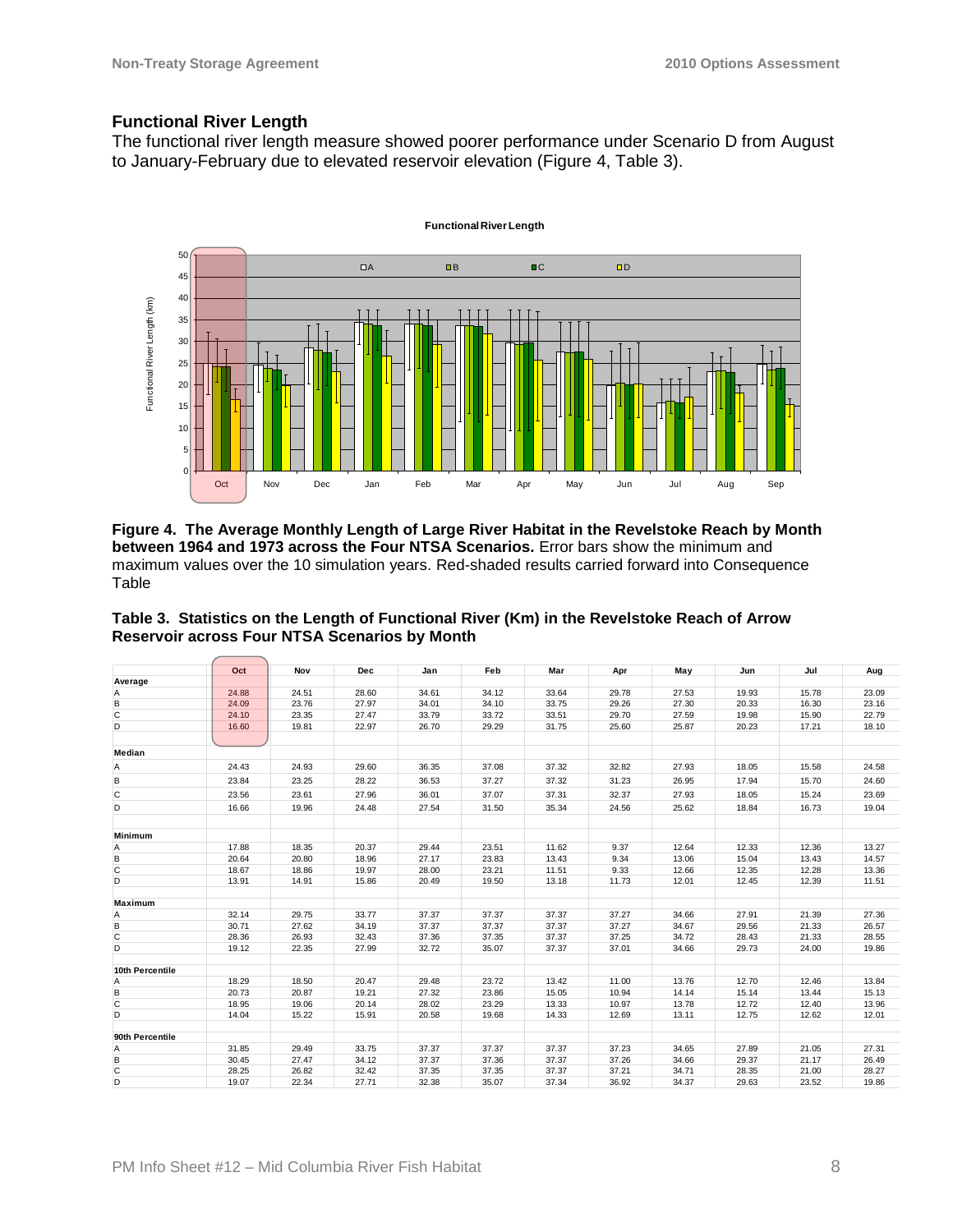#### **Sturgeon Spawning Habitat**

Sturgeon spawning habitat increases with discharge from Revelstoke Dam because higher flows increase velocity (Figure 5). For a given flow, spawning habitat declines with increasing reservoir elevation because higher elevations result in lower velocities due to backwatering.



#### **Figure 5. Relationships between Weighted-useable-area (WUA) for White Sturgeon Spawning Habitat and Discharge and Reservoir Elevations in the MCR near the Jordan River.** Suitability increases with velocity, so WUA increases with discharge and decreases with reservoir elevation

Differences in the sturgeon spawning performance measure among the NTS scenarios are modest (Figure 6, Table 4). On average, Scenario D provides the highest sturgeon WUA values due to higher velocities during the July 15-August 15 period in most years.



#### **Figure 6. Average Percent of Time Weighted Useable Area for White Sturgeon Spawning Habitat in the Revelstoke Reach is Greater than 200 m<sup>2</sup> for the Four NTSA Scenarios between 1964 and 1973.** The error bars show minimum and maximum values